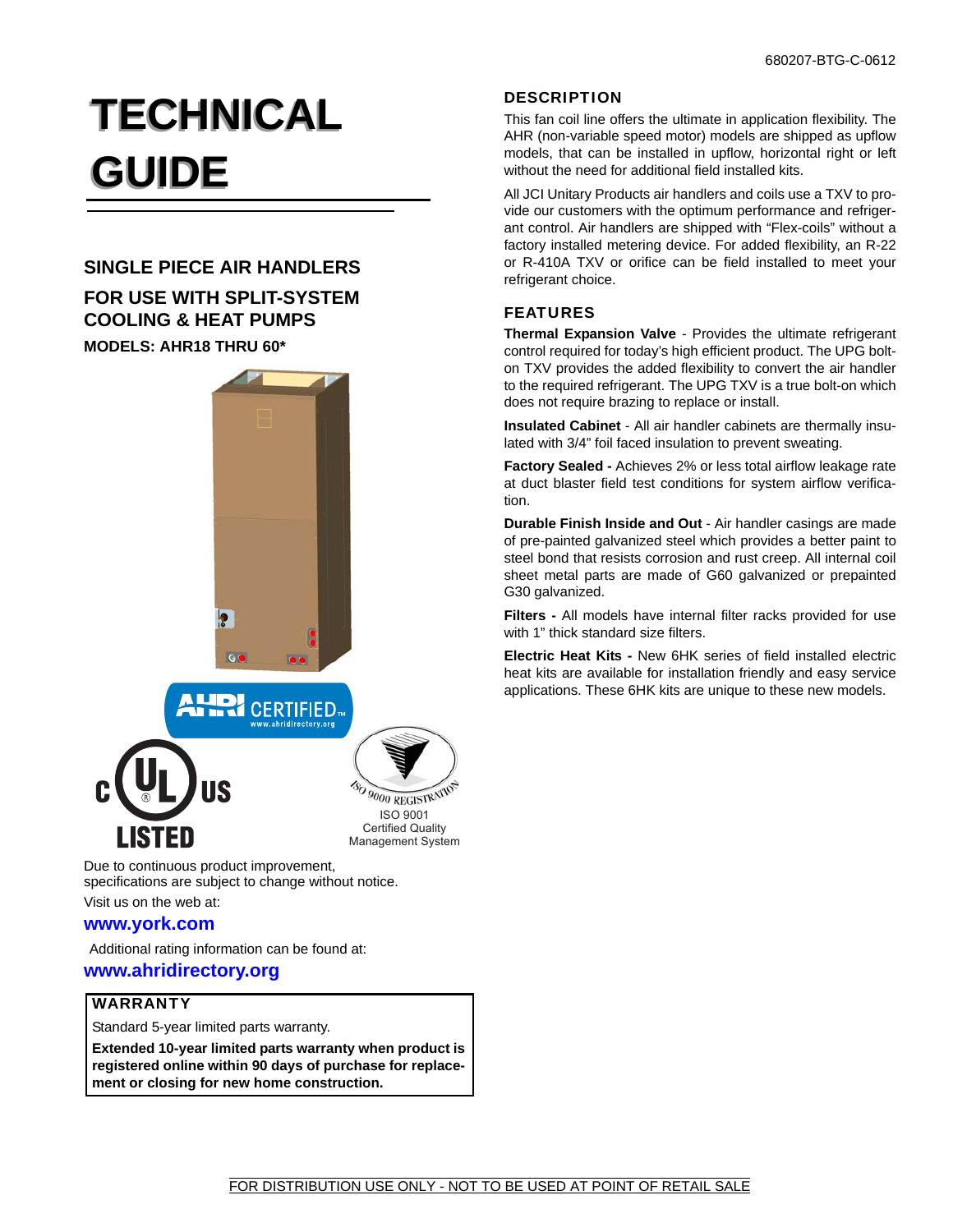# DIMENSIONS & DUCT CONNECTION DIMENSIONS



#### **Dimensions**

|               |        |                  |        | <b>Dimensions</b> |           |                  | <b>Wiring Knockouts</b> |                   | Refrigerant<br><b>Connections</b> |                  |
|---------------|--------|------------------|--------|-------------------|-----------|------------------|-------------------------|-------------------|-----------------------------------|------------------|
| <b>Models</b> | А      | в                | C      | D                 | Е         | F                |                         | Κ                 |                                   | <b>Line Size</b> |
|               | Height | Width            | Depth  |                   |           |                  | <b>Power</b>            | Control           | Liquid                            | Vapor            |
| AHR18B3XH21   | 46"    | $17 \frac{1}{2}$ |        | 161/2"            | 13-29/32" | 16 1/2"          |                         |                   |                                   |                  |
| AHR24B3XH21   | 46"    | 171/2"           |        | 16 1/2"           | 13-29/32" | 16 1/2"          |                         | $7/8$ " $(1/2)$ " |                                   |                  |
| AHR30B3XH21   | 46"    | $17 \frac{1}{2}$ |        | 16 1/2"           | 13-29/32" | 16 1/2"          | $7/8$ " $(1/2")^1$      |                   |                                   | 3/4"             |
| AHR36B3XH21   | 46"    | $17 \frac{1}{2}$ | 211/2" | 16 1/2"           | 13-29/32" | $16 \frac{1}{2}$ | $1 - 3/8$ " $(1")$      |                   | 3/8"                              |                  |
| AHR42C3XH21   | 52"    | 21"              |        | 211/2"            | 17-13/32" | 20"              | 1-23/32" (1-1/4")       |                   |                                   |                  |
| AHR48D3XH21   | 57"    | 241/2"           |        | 26"               | 20-29/32" | $23 - 1/2"$      |                         |                   |                                   | 7/8"             |
| AHR60D3XH21   | 57"    | 24 1/2"          |        | 26"               | 20-29/32" | $23 - 1/2"$      |                         |                   |                                   |                  |

1. Actual size (Conduit size).

#### **COIL TECHNICAL DATA**

| <b>Models</b> | Application         | Refrig.<br>Conn. Types | <b>Face Area</b><br>(Sq. Ft.) | <b>Rows</b><br>Deep | <b>Fin</b><br>Per In. | <b>Coil Size</b> | <b>Tube</b><br>Geometry | <b>Tube</b><br>Dia. | Fin<br>Type |
|---------------|---------------------|------------------------|-------------------------------|---------------------|-----------------------|------------------|-------------------------|---------------------|-------------|
| AHR18B3XH21 ( | Cooling /Heat Pump  | Sweat                  | 3.40                          | 2                   | 14                    | $(2)$ 14 x 17.5  | x 0.866                 | 3/8                 | Enhanced    |
| AHR24B3XH21 ( | Cooling / Heat Pump | Sweat                  | 3.90                          | 3                   | 12                    | $(2)$ 16 x 17.5  | x 0.866                 | 3/8                 | Enhanced    |
| AHR30B3XH21 ( | Cooling /Heat Pump  | Sweat                  | 3.90                          | 3                   | 12                    | $(2)$ 16 x 17.5  | x 0.866                 | 3/8                 | Enhanced    |
| AHR36B3XH21 ( | Cooling /Heat Pump  | Sweat                  | 4.86                          | 3                   | 12                    | $(2)$ 20 x 17.5  | X 0.866                 | 3/8                 | Enhanced    |
| AHR42C3XH21   | Cooling /Heat Pump  | Sweat                  | 5.35                          | 3                   | 12                    | $(2)$ 22 x 17.5  | x 0.866                 | 3/8                 | Enhanced    |
| AHR48D3XH21   | Cooling /Heat Pump  | Sweat                  | 5.83                          | 3                   | 11                    | $(2)$ 24 x 17.5  | x 0.866                 | 3/8                 | Enhanced    |
| AHR60D3XH21   | Cooling /Heat Pump  | Sweat                  | 6.80                          | 3                   | 12                    | $(2)$ 28 x 17.5  | x 0.866                 | 3/8                 | Enhanced    |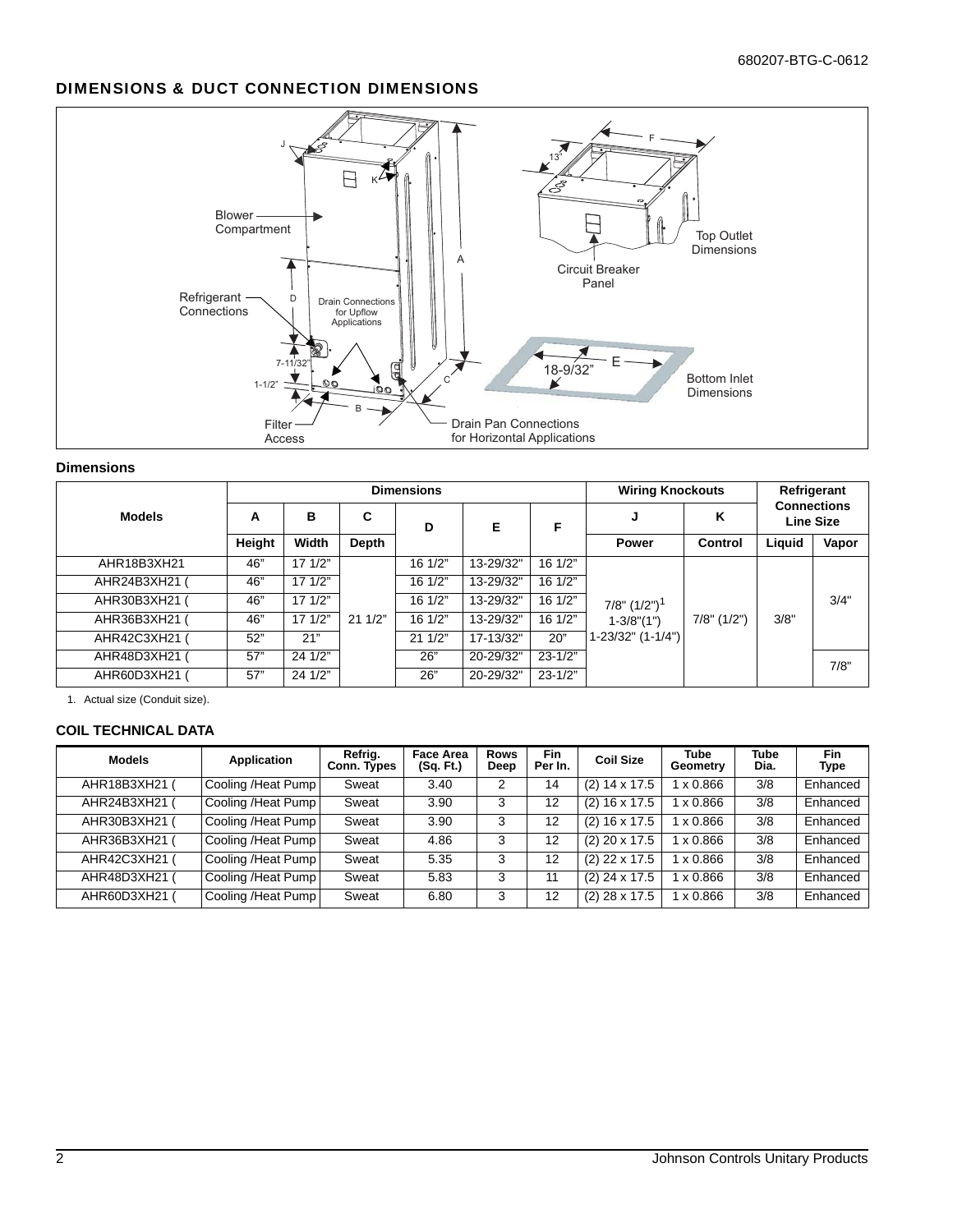#### 680207-BTG-C-0612

#### **COOLING CAPACITY**

| <b>Models</b> | <b>Rated CFM</b> | Entering Air °F |                                           | MBH@ Evap. Temp. and Corresponding R-410A Pressure °F/PSIG |          |          |
|---------------|------------------|-----------------|-------------------------------------------|------------------------------------------------------------|----------|----------|
|               |                  | (Dry/Wet Bulb)  | 35/107.9                                  | 40/118.9                                                   | 45/130.7 | 50/143.3 |
|               |                  |                 | <b>FULL-CASED "A" TYPE MULTI-POSITION</b> |                                                            |          |          |
|               |                  | 85/72           | 40.7                                      | 35.6                                                       | 30.5     | 24.1     |
| AHR18B3XH21   | 665              | 80/67           | 35.0                                      | 29.5                                                       | 23.9     | 18.6     |
|               |                  | 75/62           | 27.9                                      | 22.7                                                       | 18.1     | 12.4     |
|               |                  | 70/57           | 22.1                                      | 19.8                                                       | 16.9     | 14.1     |
|               |                  | 85/72           | 47.9                                      | 42.4                                                       | 36.8     | 29.9     |
| AHR24B3XH21   | 740              | 80/67           | 40.9                                      | 35.2                                                       | 29.0     | 22.6     |
|               |                  | 75/62           | 33.6                                      | 28.0                                                       | 21.7     | 15.5     |
|               |                  | 70/57           | 26.2                                      | 23.0                                                       | 19.9     | 16.9     |
|               |                  | 85/72           | 65.8                                      | 60.4                                                       | 50.7     | 41.5     |
|               |                  | 80/67           | 58.0                                      | 49.5                                                       | 39.9     | 31.2     |
| AHR30B3XH21   | 1115             | 75/62           | 47.1                                      | 38.9                                                       | 30.4     | 21.1     |
|               |                  | 70/57           | 37.1                                      | 33.1                                                       | 28.2     | 23.9     |
|               |                  | 85/72           | 71.1                                      | 62.4                                                       | 51.5     | 44.3     |
|               |                  | 80/67           | 59.2                                      | 51.0                                                       | 42.0     | 32.7     |
|               | 1060             | 75/62           | 48.0                                      | 39.6                                                       | 30.8     | 21.8     |
|               |                  | 70/57           | 37.3                                      | 32.8                                                       | 28.3     | 24.0     |
| AHR36B3XH21   |                  | 85/72           | 83.2                                      | 66.7                                                       | 60.1     | 48.9     |
|               |                  | 80/67           | 66.0                                      | 59.5                                                       | 47.8     | 37.1     |
|               | 1245             | 75/62           | 55.0                                      | 45.2                                                       | 35.5     | 24.8     |
|               |                  | 70/57           | 42.9                                      | 38.1                                                       | 32.6     | 27.6     |
|               |                  | 85/72           | 68.2                                      | 72.9                                                       | 62.8     | 51.6     |
|               |                  | 80/67           | 66.3                                      | 59.7                                                       | 48.6     | 38.4     |
|               | 1230             | 75/62           | 56.4                                      | 45.4                                                       | 36.1     | 25.5     |
|               |                  | 70/57           | 43.7                                      | 38.3                                                       | 33.3     | 28.3     |
| AHR42C3XH21   |                  | 85/72           | 69.8                                      | 86.0                                                       | 74.0     | 59.1     |
|               | 1485             | 80/67           | 68.5                                      | 69.5                                                       | 56.6     | 44.2     |
|               |                  | 75/62           | 65.3                                      | 54.1                                                       | 42.0     | 29.8     |
|               |                  | 70/57           | 51.0                                      | 45.4                                                       | 39.1     | 32.8     |
|               |                  | 85/72           | 87.5                                      | 75.9                                                       | 64.4     | 51.7     |
|               | 1320             | 80/67           | 71.2                                      | 59.9                                                       | 49.8     | 37.2     |
|               |                  | 75/62           | 56.5                                      | 46.6                                                       | 35.4     | 23.3     |
| AHR48D3XH21   |                  | 70/57           | 43.5                                      | 39.5                                                       | 34.0     | 28.4     |
|               |                  | 85/72           | 102.3                                     | 90.1                                                       | 76.1     | 60.5     |
|               | 1610             | 80/67           | 83.7                                      | 71.5                                                       | 57.3     | 43.6     |
|               |                  | 75/62           | 67.0                                      | 54.0                                                       | 41.2     | 27.0     |
|               |                  | 70/57           | 50.9                                      | 46.6                                                       | 39.8     | 33.4     |
|               |                  | 85/72           | 93.7                                      | 82.0                                                       | 70.0     | 57.4     |
|               | 1350             | 80/67           | 76.5                                      | 65.5                                                       | 54.1     | 41.4     |
|               |                  | 75/62           | 60.9                                      | 50.3                                                       | 38.4     | 26.2     |
|               |                  | 70/57           | 46.6                                      | 41.6                                                       | 35.5     | 29.8     |
|               |                  | 85/72           | 70.8                                      | 96.4                                                       | 82.4     | 66.2     |
| AHR60D3XH21   | 1620             | 80/67           | 89.9                                      | 76.0                                                       | 62.8     | 47.3     |
|               |                  | 75/62           | 71.4                                      | 58.3                                                       | 44.8     | 29.9     |
|               |                  | 70/57           | 55.0                                      | 48.4                                                       | 41.9     | 34.9     |
|               |                  | 85/72           | 126.4                                     | 110.6                                                      | 92.8     | 74.5     |
|               | 1870             | 80/67           | 102.1                                     | 86.3                                                       | 70.0     | 53.1     |
|               |                  | 75/62           | 81.5                                      | 65.6                                                       | 50.0     | 34.1     |
|               |                  | 70/57           | 62.1                                      | 55.3                                                       | 47.1     | 39.4     |

**Note:** Airflow is calculated for each system tonnage. Capacity varies with O.D. product.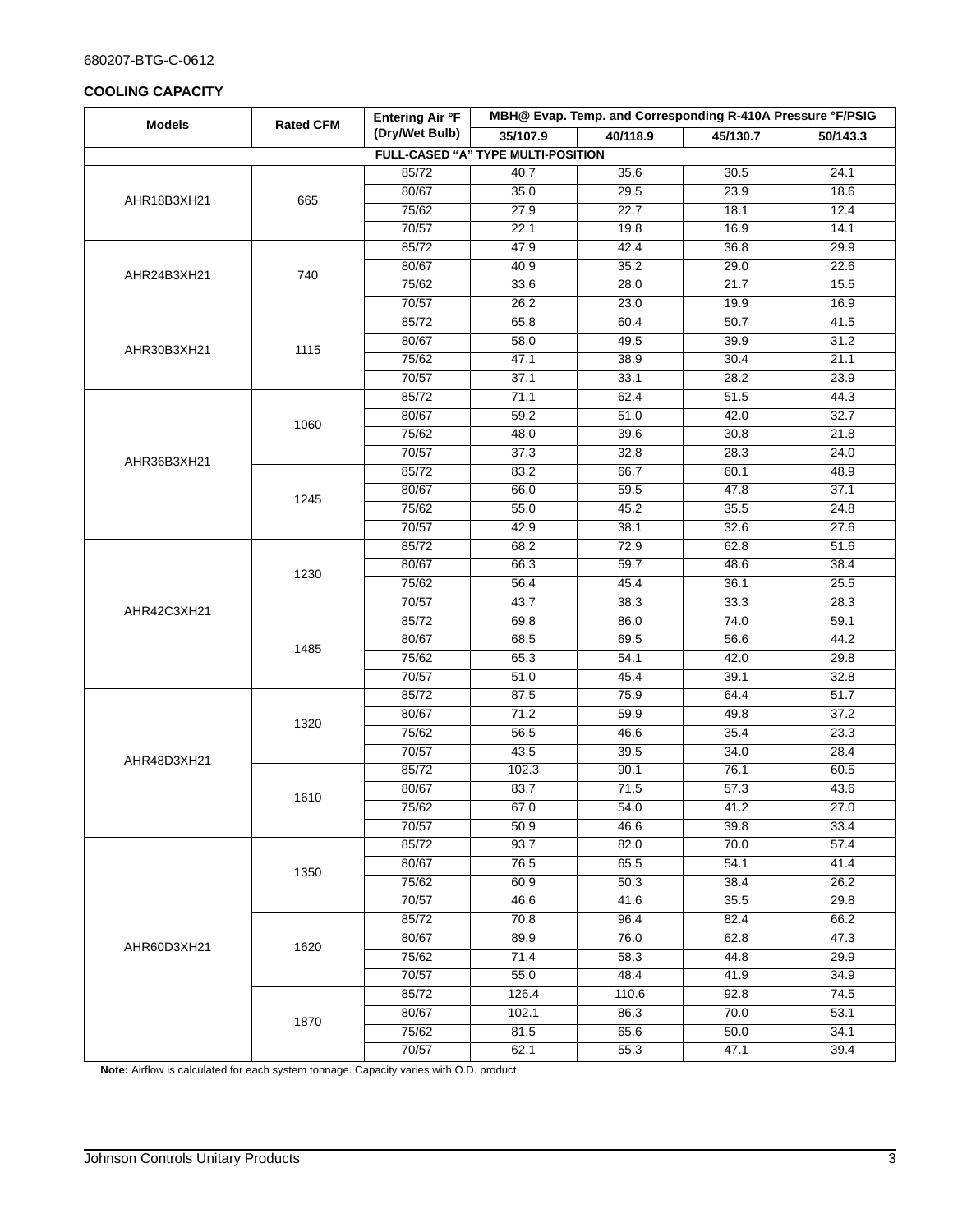#### **APPLICATION FACTORS - RATED CFM VS. ACTUAL CFM**

| % Of Rated Airflow (CFM) | 80%  | 90%  | $100\%$ | 110%          | 120% |
|--------------------------|------|------|---------|---------------|------|
| <b>Capacity Factor</b>   | ა.96 | ).98 | .00     | $\sim$<br>.uz | . 03 |

#### **PHYSICAL & ELECTRICAL DATA - COOLING ONLY (60 Hz)**

| <b>Models</b>             |                                    | AHR18B                  | AHR24B                  | AHR30B                  | AHR36B                         | AHR42C                  | AHR48D                  | AHR60D                  |
|---------------------------|------------------------------------|-------------------------|-------------------------|-------------------------|--------------------------------|-------------------------|-------------------------|-------------------------|
| Blower - Diameter x Width |                                    | $10 \times 8$           | $10 \times 8$           | $10 \times 8$           | $10 \times 8$                  | $10 \times 10$          | 10X10                   | 10X10                   |
| Motor                     | HP                                 | $1/4$ HP                | $1/4$ HP                | $3/4$ HP                | $3/4$ HP                       | $3/4$ HP                | $3/4$ HP                | $3/4$ HP                |
|                           | Nominal RPM                        | 1075                    | 1075                    | 1075                    | 1075                           | 1075                    | 1075                    | 1075                    |
| Voltage                   |                                    | 208/230                 | 208/230                 | 208/230                 | 208/230                        | 208/230                 | 208/230                 | 208/230                 |
| Amps                      | Full Load (230)                    | 1.4                     | 1.4                     | 3.8                     | 3.8                            | 3.8                     | 3.8                     | 3.8                     |
|                           | Type                               |                         |                         |                         | <b>DISPOSABLE OR PERMANENT</b> |                         |                         |                         |
| Filter <sup>1</sup>       | <b>Size</b>                        | $16 \times 20 \times 1$ | $16 \times 20 \times 1$ | $16 \times 20 \times 1$ | $16 \times 20 \times 1$        | $20 \times 20 \times 1$ | $22 \times 20 \times 1$ | $22 \times 20 \times 1$ |
|                           | Permanent Type Kit                 | 1PF0601BK               | 1PF0601BK               | 1PF0601BK               | 1PF0601BK                      | 1PF0602BK               | 1PF0603BK               | 1PF0603BK               |
|                           | Shipping / Operating Weight (lbs.) |                         | 117/102                 | 117/105                 | 122/110                        | 148/133                 | 165/147                 | 168/150                 |

1. Field Supplied.

#### **KW & MBH CONVERSIONS - FOR TOTAL POWER INPUT REQUIREMENT**

|            | 208V |                           | 240V |                       | .751 |
|------------|------|---------------------------|------|-----------------------|------|
| <b>FOR</b> | 230V | <b>OPERATION MULTIPLY</b> | 240V | TABULATED KW & MBH BY | .918 |
|            | 220V |                           | 240V |                       | .840 |

#### **ELECTRICAL DATA - COOLING ONLY (60 Hz)**

|               |      | <b>Total Motor Amps</b> |                   | <b>Minimum Circuit Ampacity</b> |                              | <b>Minimum Wire</b> |  |
|---------------|------|-------------------------|-------------------|---------------------------------|------------------------------|---------------------|--|
| <b>Models</b> |      | 60 Hertz                |                   | 60 Hertz                        | Max. O.C.P. $1$<br>Amps/Type | Size A.W.G.         |  |
|               | 208V | 230V                    | 230V<br>208V      |                                 |                              |                     |  |
|               |      |                         | <b>AHR MODELS</b> |                                 |                              |                     |  |
| AHR18B3XH21   | 1.3  | 1.4                     | 1.6               | 1.8                             | 15                           | 14                  |  |
| AHR24B3XH21   | 1.3  | 1.4                     | 1.6               | 1.8                             | 15                           | 14                  |  |
| AHR30B3XH21   | 3.4  | 3.8                     | 4.3               | 4.8                             | 15                           | 14                  |  |
| AHR36B3XH21   | 3.4  | 3.8                     | 4.3               | 4.8                             | 15                           | 14                  |  |
| AHR42C3XH21   | 3.4  | 3.8                     | 4.3               | 4.8                             | 15                           | 14                  |  |
| AHR48D3XH21   | 3.4  | 3.8                     | 4.3               | 4.8                             | 15                           | 14                  |  |
| AHR60D3XH21   | 3.4  | 3.8                     | 4.3               | 4.8                             | 15                           | 14                  |  |

1. OCP = Over Current Protection device, must be HACR type Circuit Breaker or Time Delay fuse.

\* May be 0 (no Circuit Breaker) or 1 (with Circuit Breaker).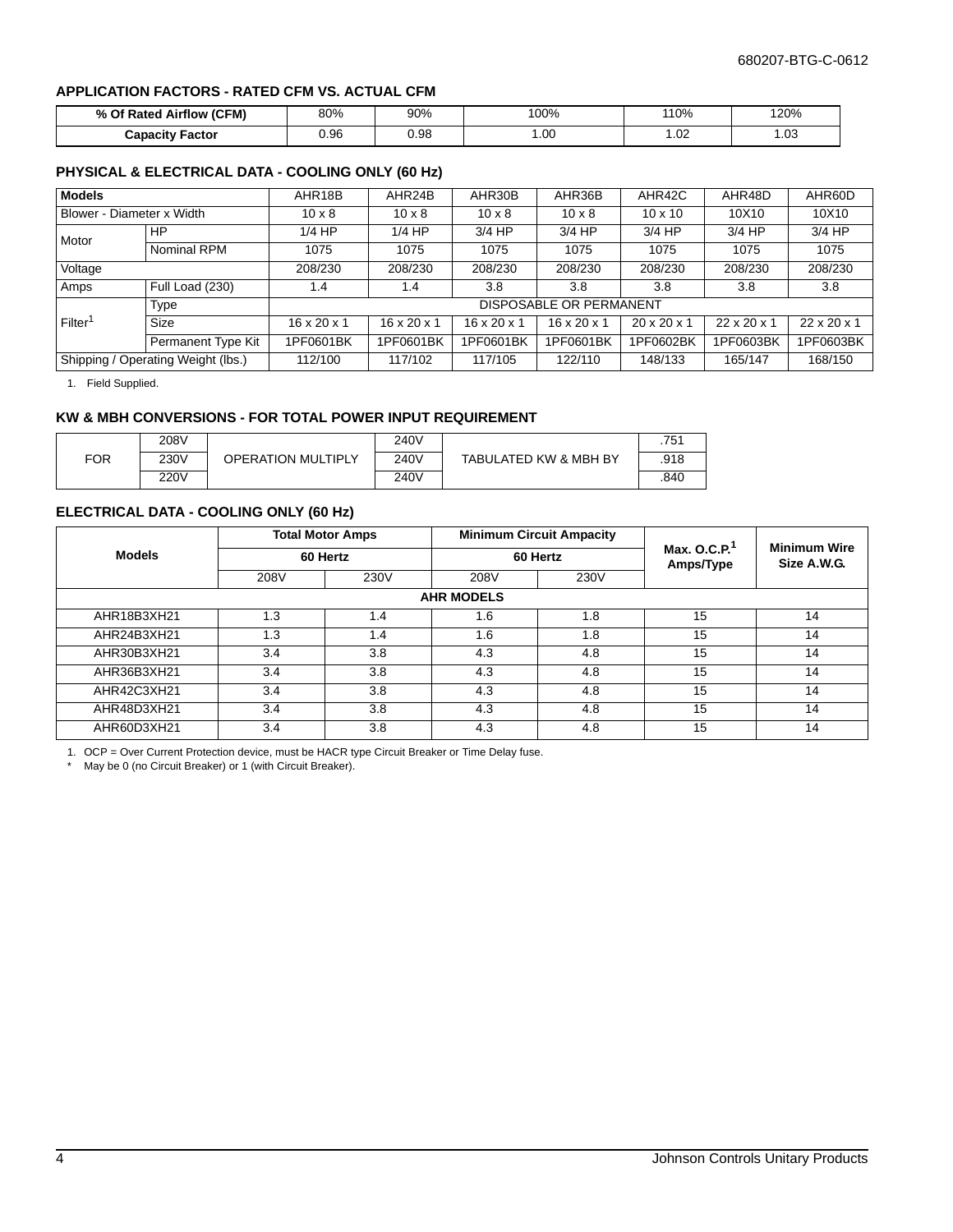#### 680207-BTG-C-0612

#### **ELECTRICAL DATA - 208/230-1-60**

|               |                   |                              |                  |                  | Total Heat <sup>1</sup> |            | kW Staging       |                  |                  |                  |
|---------------|-------------------|------------------------------|------------------|------------------|-------------------------|------------|------------------|------------------|------------------|------------------|
| <b>Models</b> | Heater<br>Models* | PSC Min.<br><b>Speed Tap</b> |                  | kW               |                         | <b>MBH</b> |                  | W1 Only          |                  | $W1 + W2$        |
|               |                   |                              | 208V             | 230V             | 208V                    | 230V       | <b>208V</b>      | 230V             | 208V             | <b>230V</b>      |
|               | 6HK*6500206       | Low                          | $\overline{1.8}$ | $\overline{2.2}$ | 6.1                     | 7.5        | $\overline{1.8}$ | $\overline{2.2}$ | 1.8              | $\overline{2.2}$ |
| AHR18B3XH21   | 6HK*6500506       | Med                          | 3.6              | 4.4              | 12.3                    | 15.0       | 3.6              | 4.4              | $\overline{3.6}$ | 4.4              |
|               | 6HK*6500806       | Med                          | 5.8              | 7.0              | 19.7                    | 24.0       | 5.8              | 7.0              | 5.8              | 7.0              |
|               | 6HK*6501006       | Med                          | 7.2              | 8.8              | 24.6                    | 29.9       | 7.2              | 8.8              | 7.2              | 8.8              |
|               | 6HK*6500206       | Low                          | 1.8              | 2.2              | 6.1                     | 7.5        | 1.8              | 2.2              | 1.8              | 2.2              |
|               | 6HK*6500506       | Low                          | 3.6              | 4.4              | 12.3                    | 15.0       | 3.6              | 4.4              | 3.6              | 4.4              |
| AHR24B3XH21   | 6HK*6500806       | Med                          | 5.8              | 7.0              | 19.7                    | 24.0       | 5.8              | 7.0              | 5.8              | 7.0              |
|               | 6HK*6501006       | Med                          | 7.2              | 8.8              | 24.6                    | 29.9       | 7.2              | 8.8              | 7.2              | 8.8              |
|               | 6HK16501306       | High                         | 9.4              | 11.4             | 31.9                    | 38.9       | 3.1              | $\overline{3.8}$ | 9.4              | 11.4             |
|               | 6HK16501506       | High                         | 10.8             | 13.2             | 36.9                    | 44.9       | 3.6              | 4.4              | 10.8             | 13.2             |
|               | 6HK*6500206       | Low                          | 1.8              | 2.2              | 6.1                     | 7.5        | 1.8              | 2.2              | 1.8              | 2.2              |
|               | 6HK*6500506       | Low                          | 3.6              | 4.4              | 12.3                    | 15.0       | 3.6              | 4.4              | $\overline{3.6}$ | 4.4              |
| AHR30B3XH21   | 6HK*6500806       | Med                          | 5.8              | 7.0              | 19.7                    | 24.0       | 5.8              | 7.0              | 5.8              | 7.0              |
|               | 6HK*6501006       | Med                          | 7.2              | 8.8              | 24.6                    | 29.9       | 7.2              | 8.8              | 7.2              | 8.8              |
|               | 6HK16501306       | High                         | 9.4              | 11.4             | 31.9                    | 38.9       | 3.1              | $\overline{3.8}$ | 9.4              | 11.4             |
|               | 6HK16501506       | High                         | 10.8             | 13.2             | 36.9                    | 44.9       | 3.6              | 4.4              | 10.8             | 13.2             |
|               | 6HK*6500206       | Low                          | 1.8              | 2.2              | 6.1                     | 7.5        | 1.8              | 2.2              | 1.8              | 2.2              |
|               | 6HK*6500506       | Low                          | 3.6              | 4.4              | 12.3                    | 15.0       | 3.6              | 4.4              | $\overline{3.6}$ | 4.4              |
|               | 6HK*6500806       | Med                          | 5.8              | 7.0              | 19.7                    | 24.0       | 5.8              | 7.0              | 5.8              | 7.0              |
| AHR36B3XH21   | 6HK*6501006       | Med                          | 7.2              | 8.8              | 24.6                    | 29.9       | 7.2              | 8.8              | 7.2              | 8.8              |
|               | 6HK16501306       | High                         | 9.4              | 11.4             | 31.9                    | 38.9       | 3.1              | $\overline{3.8}$ | 9.4              | 11.4             |
|               | 6HK16501506       | High                         | 10.8             | 13.2             | 36.9                    | 44.9       | 3.6              | 4.4              | 10.8             | 13.2             |
|               | 6HK16501806       | High                         | 13.0             | 15.8             | 44.2                    | 53.9       | 6.5              | 7.9              | 13.0             | 15.8             |
|               | 6HK16502006       | High                         | 14.4             | 17.5             | 49.1                    | 59.9       | 7.2              | 8.8              | 14.4             | 17.6             |
|               | 6HK*6500206       | Low                          | 1.8              | 2.2              | 6.1                     | 7.5        | 1.8              | 2.2              | 1.8              | 2.2              |
|               | 6HK*6500506       | Low                          | 3.6              | 4.4              | 12.3                    | 15.0       | 3.6              | 4.4              | $\overline{3.6}$ | 4.4              |
| AHR42C3XH21   | 6HK*6500806       | Med                          | 5.8              | 7.0              | 19.7                    | 24.0       | 5.8              | 7.0              | 5.8              | 7.0              |
|               | 6HK*6501006       | Med                          | 7.2              | 8.8              | 24.6                    | 29.9       | 7.2              | 8.8              | 7.2              | 8.8              |
|               | 6HK16501306       | High                         | 9.4              | 11.4             | 31.9                    | 38.9       | 3.1              | $\overline{3.8}$ | 9.4              | 11.4             |
|               | 6HK16501506       | High                         | 10.8             | 13.2             | 36.9                    | 44.9       | 3.6              | 4.4              | 10.8             | 13.2             |
|               | 6HK*6500206       | Low                          | 1.8              | 2.2              | 6.1                     | 7.5        | 1.8              | 2.2              | 1.8              | 2.2              |
|               | 6HK*6500506       | Low                          | 3.6              | 4.4              | 12.3                    | 15.0       | 3.6              | 4.4              | $\overline{3.6}$ | 4.4              |
|               | 6HK*6500806       | Low                          | 5.8              | 7.0              | 19.7                    | 24.0       | 5.8              | 7.0              | 5.8              | 7.0              |
| AHR48D3XH21   | 6HK*6501006       | Med                          | 7.2              | 8.8              | 24.6                    | 29.9       | 7.2              | 8.8              | $\overline{7.2}$ | 8.8              |
|               | 6HK16501306       | Med                          | 9.4              | 11.4             | 31.9                    | 38.9       | 3.1              | 3.8              | 9.4              | 11.4             |
|               | 6HK16501506       | Med                          | 10.8             | 13.2             | 36.9                    | 44.9       | 3.6              | 4.4              | 10.8             | 13.2             |
|               | 6HK16501806       | Med                          | 13.0             | 15.8             | 44.2                    | 53.9       | 6.5              | 7.9              | 13.0             | 15.8             |
|               | 6HK16502006       | High                         | 14.4             | 17.5             | 49.1                    | 59.9       | 7.2              | 8.8              | 14.4             | 17.6             |
|               | 6HK*6500206       | Low                          | 1.8              | 2.2              | 6.1                     | 7.5        | 1.8              | 2.2              | 1.8              | 2.2              |
|               | 6HK*6500506       | Low                          | 3.6              | 4.4              | 12.3                    | 15.0       | 3.6              | 4.4              | 3.6              | 4.4              |
|               | 6HK*6500806       | Low                          | 5.8              | 7.0              | 19.7                    | 24.0       | 5.8              | 7.0              | 5.8              | 7.1              |
| AHR60D3XH21   | 6HK*6501006       | Med                          | 7.2              | 8.8              | 24.6                    | 29.9       | 7.2              | 8.8              | 7.2              | 8.8              |
|               | 6HK16501306       | Med                          | 9.4              | 11.4             | 31.9                    | 38.9       | 3.1              | 3.8              | 9.4              | 11.4             |
|               | 6HK16501506       | Med                          | 10.8             | 13.2             | 36.9                    | 44.9       | 3.6              | 4.4              | 10.8             | 13.2             |
|               | 6HK16501806       | Med                          | 13.0             | 15.8             | 44.2                    | 53.9       | 6.5              | 7.9              | 13.0             | 15.8             |
|               | 6HK16502006       | High                         | 14.4             | 17.5             | 49.1                    | 59.9       | 7.2              | 8.8              | 14.4             | 17.6             |
|               | 6HK16502506       | High                         | 18.0             | 21.9             | 61.4                    | 74.9       | 7.2              | 8.8              | 18.0             | 22.0             |

1. See conversion table on Page 4.

2. Air handler units have been tested to UL 1995 / CASA 22.2 No. 236-05 standards up to 0.30" w.c. external static pressure. Testing included air filter, wet coil, and largest kW size heater, unless otherwise noted.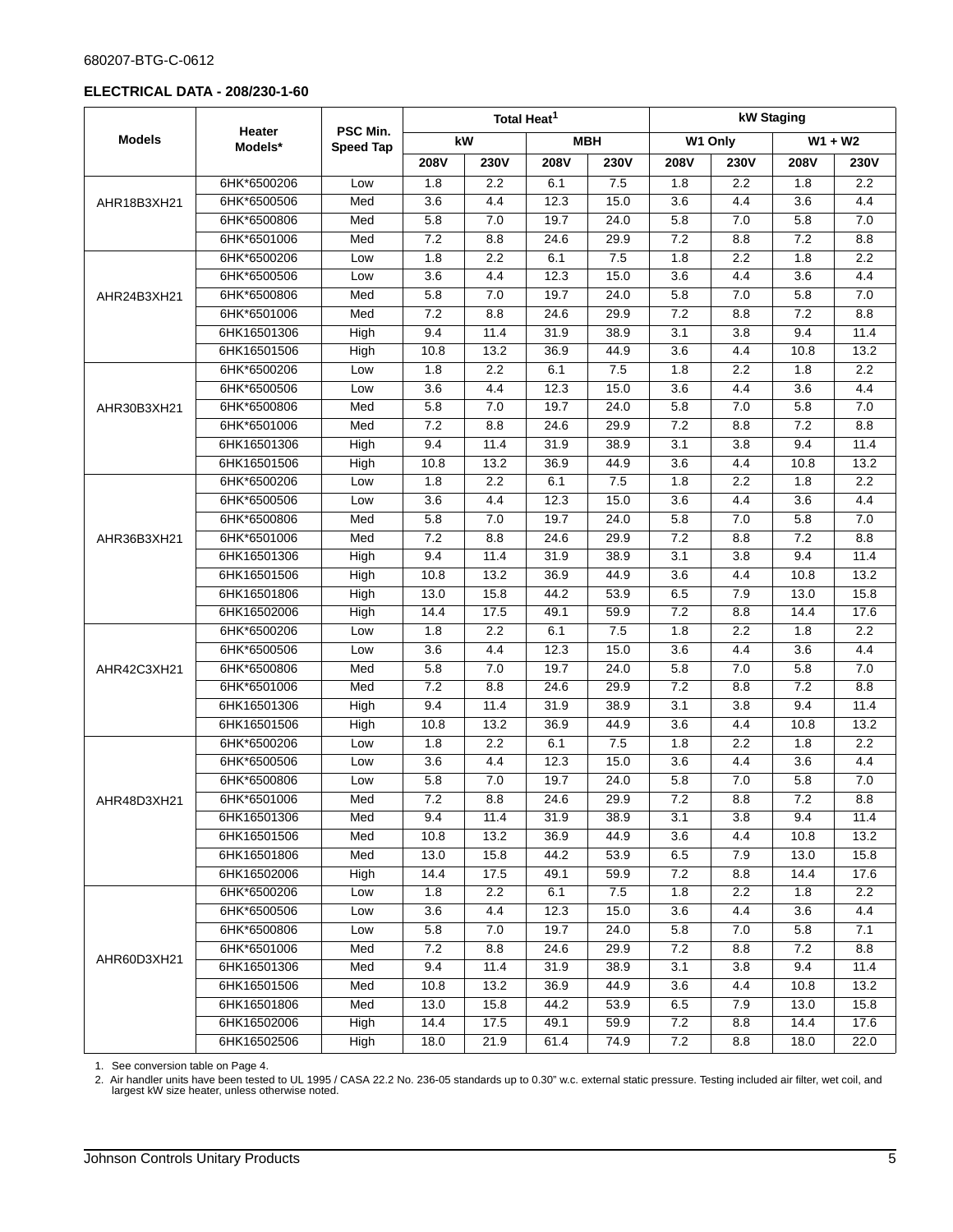#### **ELECTRICAL DATA - (FOR SINGLE SOURCE POWER SUPPLY) - COPPER WIRE - 208/230-1-60**

|               |                   | <b>Heater</b>     |             |                              |                 | <b>Field Wiring</b>                |                      |                |
|---------------|-------------------|-------------------|-------------|------------------------------|-----------------|------------------------------------|----------------------|----------------|
| <b>Models</b> | Heater<br>Models* | Amps              |             | <b>Min. Circuit Ampacity</b> |                 | Max. O.C.P. <sup>1</sup> Amps/Type | 75°C Wire Size - AWG |                |
|               |                   | 240V              | <b>208V</b> | <b>230V</b>                  | <b>208V</b>     | <b>230V</b>                        | <b>208V</b>          | <b>230V</b>    |
|               | 6HK*6500206       | 10.0              | 12.42       | 13.73                        | 15              | 15                                 | 12                   | 12             |
| AHR18B3XH21   | 6HK*6500506       | 20.0              | 23.25       | 25.71                        | 25              | 30                                 | 10                   | 10             |
|               | 6HK*6500806       | 32.0              | 36.25       | 40.08                        | 40              | 45                                 | 8                    | 8              |
|               | 6HK*6501006       | 40.0              | 44.92       | 49.67                        | 45              | 50                                 | 8                    | 6              |
|               | 6HK*6500206       | 10.0              | 12.42       | 13.73                        | 15              | 15                                 | 12                   | 12             |
|               | 6HK*6500506       | 20.0              | 23.25       | 25.71                        | 30              | 30                                 | 10                   | 10             |
| AHR24B3XH21   | 6HK*6500806       | 32.0              | 36.25       | 40.08                        | 40              | 50                                 | 8                    | 8              |
|               | 6HK*6501006       | 40.0              | 44.92       | 49.67                        | 45              | 50                                 | 8                    | 6              |
|               | 6HK16501306       | 52.0              | 57.92       | 64.04                        | 60              | 70                                 | $\overline{4}$       | $\overline{4}$ |
|               | 6HK16501506       | 60.0              | 66.58       | 73.63                        | 70              | 80                                 | $\overline{4}$       | 4              |
|               | 6HK*6500206       | 10.0              | 15.13       | 16.73                        | 20              | 20                                 | 12                   | 12             |
|               | 6HK*6500506       | 20.0              | 25.96       | 28.71                        | 30              | 30                                 | 10                   | 10             |
| AHR30B3XH21   | 6HK*6500806       | 32.0              | 38.96       | 43.08                        | 40              | 45                                 | 8                    | 8              |
|               | 6HK*6501006       | 40.0              | 47.63       | 52.67                        | 50              | 60                                 | 6                    | 6              |
|               | 6HK16501306       | 52.0              | 60.63       | 67.04                        | 70              | 70                                 | 6                    | 4              |
|               | 6HK16501506       | 60.0              | 69.30       | 76.63                        | 70              | 80                                 | $\overline{4}$       | 4              |
|               | 6HK*6500206       | 10.0              | 15.13       | 16.73                        | 20              | 20                                 | 12                   | 12             |
|               | 6HK*6500506       | 20.0              | 25.96       | 28.71                        | 30              | 30                                 | 10                   | 10             |
|               | 6HK*6500806       | 32.0              | 38.96       | 43.08                        | 40              | 45                                 | 8                    | 8              |
| AHR36B3XH21   | 6HK*6501006       | 40.0              | 47.63       | 52.67                        | 50              | 60                                 | 8                    | 6              |
|               | 6HK16501306       | 52.0              | 60.63       | 67.04                        | 70              | 70                                 | 6                    | 4              |
|               | 6HK16501506       | 60.0              | 69.30       | 76.63                        | $\overline{70}$ | 80                                 | $\overline{4}$       | 4              |
|               | 6HK16501806       | 72.0              | 82.30       | 91.00                        | 90              | 100                                | 3                    | 3              |
|               | 6HK16502006       | 80.0              | 91.0        | 100.6                        | 100             | 110                                | 3                    | $\overline{2}$ |
|               | 6HK*6500206       | 10.0              | 15.1        | 16.7                         | 20              | 20                                 | 12                   | 12             |
|               | 6HK*6500506       | 20.0              | 26.0        | 28.7                         | 30              | 30                                 | 10                   | 10             |
| AHR42C3XH21   | 6HK*6500806       | 32.0              | 39.0        | 43.1                         | 40              | 45                                 | 8                    | 8              |
|               | 6HK*6501006       | 40.0              | 47.6        | 52.7                         | 50              | 60                                 | 6                    | 6              |
|               | 6HK16501306       | 52.0              | 60.6        | 67.0                         | 70              | 70                                 | 6                    | 4              |
|               | 6HK16501506       | 60.0              | 69.30       | 76.63                        | 70              | 80                                 | $\overline{4}$       | $\overline{4}$ |
|               | 6HK*6500206       | 10.0              | 15.1        | 16.7                         | 20              | 20                                 | 12                   | 12             |
|               | 6HK*6500506       | 20.0              | 26.0        | 28.7                         | 30              | 30                                 | 10                   | 10             |
|               | 6HK*6500806       | 32.0              | 39.0        | 43.1                         | 40              | 45                                 | 8                    | 8              |
| AHR48D3XH21   | 6HK*6501006       | 40.0              | 47.6        | 52.7                         | 50              | 60                                 | 6                    | 6              |
|               | 6HK16501306       | 52.0              | 60.6        | 67.0                         | 70              | 70                                 | 6                    | 4              |
|               | 6HK16501506       | 60.0              | 69.3        | 76.6                         | 70              | 80                                 | 4                    | 4              |
|               | 6HK16501806       | 72.0              | 82.3        | 91.0                         | 90              | 100                                | 3                    | 3              |
|               | 6HK16502006       | 80.0              | 91.0        | 100.6                        | 100             | 110                                | 3                    | $\overline{a}$ |
|               | 6HK*6500206       | 10.0              | 15.1        | 16.7                         | 20              | 20                                 | 12                   | 12             |
|               | 6HK*6500506       | 20.0              | 26.0        | 28.7                         | 30              | 30                                 | 10                   | 10             |
|               | 6HK*6500806       | 32.0              | 39.0        | 43.1                         | 40              | 45                                 | 8                    | 8              |
|               | 6HK*6501006       | 40.0              | 47.6        | 52.7                         | 50              | 60                                 | 6                    | 6              |
| AHR60D3XH21   | 6HK16501306       | 52.0              | 60.6        | 67.0                         | 70              | 70                                 | 6                    | 4              |
|               | 6HK16501506       | 60.0              | 69.3        | 76.6                         | 70              | 80                                 | 4                    | 4              |
|               | 6HK16501806       | 72.0              | 82.3        | 91.0                         | 90              | 100                                | 3                    | 3              |
|               | 6HK16502006       | $\overline{80.0}$ | 91.0        | 100.6                        | 100             | 110                                | 3                    | $\overline{2}$ |
|               | 6HK16502506       | 100.0             | 112.6       | 124.5                        | 115             | 130                                | 1                    | $\mathbf{1}$   |

1. O.C.P. = Over Current Protection device, must be HACR type Circuit Breaker or Time Delay fuse.

\* May be 0 (no Circuit Breaker) or 1 (with Circuit Breaker).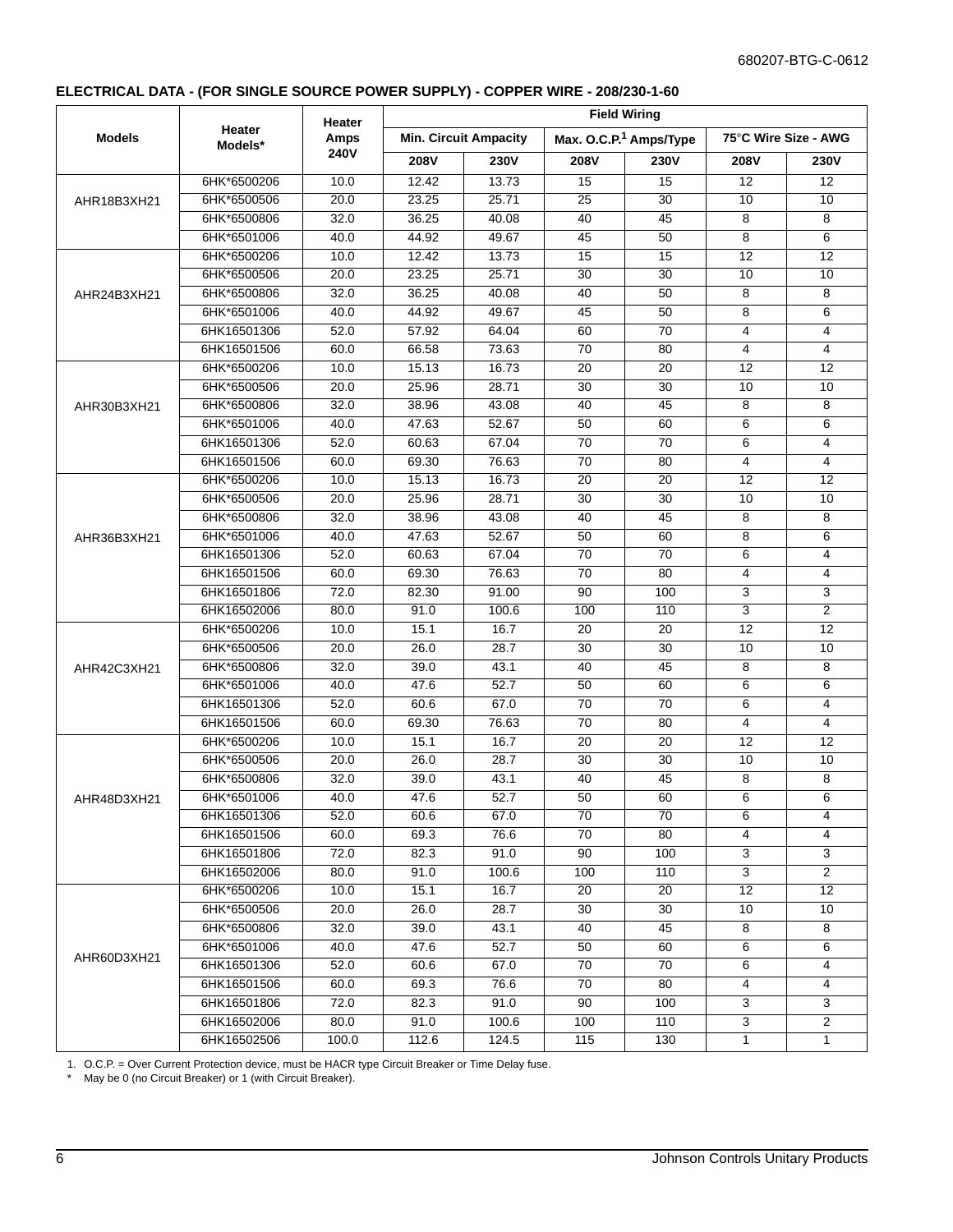|               |               |           | <b>Min. Circuit Ampacity</b> |         | Max. O.C.P. <sup>2</sup> Amps/Type |         | 75°C Wire Size - AWG |
|---------------|---------------|-----------|------------------------------|---------|------------------------------------|---------|----------------------|
| <b>Models</b> | <b>Heater</b> |           | <b>Circuit</b>               |         | <b>Circuit</b>                     |         | <b>Circuit</b>       |
|               | <b>Models</b> | 1st       | 2nd                          | 1st     | 2nd                                | 1st     | 2nd                  |
|               |               | 208/230   | 208/230                      | 208/230 | 208/230                            | 208/230 | 208/230              |
| AHR24B3XH21   | 6HK16501306   | 37.5/41.3 | 20.3/22.4                    | 40/45   | 25/25                              | 8/8     | 12/12                |
|               | 6HK16501506   | 43.3/47.8 | 23.2/25.5                    | 45/50   | 25/30                              | 8/8     | 12/10                |
| AHR30B3XH21   | 6HK16501306   | 37.5/41.3 | 23.0/25.4                    | 40/45   | 25/30                              | 8/8     | 10/10                |
|               | 6HK16501506   | 43.3/47.8 | 25.9/28.7                    | 45/50   | 30/30                              | 8/8     | 10/10                |
|               | 6HK16501306   | 37.5/41.3 | 23.0/25.4                    | 40/45   | 25/30                              | 8/8     | $\overline{12/12}$   |
| AHR36B3XH21   | 6HK16501506   | 43.3/47.8 | 25.9/28.7                    | 45/50   | 30/35                              | 8/8     | 10/10                |
|               | 6HK16501806   | 38.9/42.9 | 43.2/47.7                    | 40/45   | 50/50                              | 8/8     | 8/8                  |
|               | 6HK16502006   | 43.3/47.8 | 47.6/52.6                    | 45/50   | 50/60                              | 8/8     | 8/6                  |
| AHR42C3XH21   | 6HK16501306   | 37.5/41.3 | 23.0/25.4                    | 40/45   | 25/30                              | 8/8     | 12/12                |
|               | 6HK16501506   | 43.3/47.8 | 25.9/28.7                    | 45/50   | 30/30                              | 8/8     | 10/10                |
|               | 6HK16501306   | 37.5/41.3 | 23.0/25.4                    | 40/45   | 25/30                              | 8/8     | 12/12                |
| AHR48D3XH21   | 6HK16501506   | 43.3/47.8 | 25.9/28.7                    | 45/50   | 30/30                              | 8/8     | 10/10                |
|               | 6HK16501806   | 38.9/42.9 | 43.2/47.7                    | 40/45   | 45/50                              | 8/8     | 8/8                  |
|               | 6HK16502006   | 43.3/47.8 | 47.6/52.6                    | 45/50   | 50/60                              | 8/8     | 8/6                  |
|               | 6HK16501306   | 37.5/41.3 | 23.0/25.4                    | 40/45   | 25/30                              | 8/8     | 12/12                |
|               | 6HK16501506   | 43.3/47.8 | 25.9/28.7                    | 45/50   | 30/30                              | 8/8     | 10/10                |
| AHR60D3XH21   | 6HK16501806   | 38.9/42.9 | 43.2/47.7                    | 40/45   | 45/50                              | 8/8     | 8/8                  |
|               | 6HK16502006   | 43.3/47.8 | 47.6/52.6                    | 45/50   | 50/60                              | 8/8     | 8/6                  |
|               | 6HK16502506   | 64.9/71.7 | 47.6/52.6                    | 70/80   | 50/60                              | 4/4     | 8/6                  |

# **ELECTRICAL DATA - (FOR MULTI-SOURCE POWER SUPPLY) - COPPER WIRE - 208/230-1-601**

1. If wire other than non-plated, 75° ambient, copper wire is used. consult applicable tables of the NEC and local codes.

2. O.C.P. = Over Current Protection device, must be HACR type Circuit Breaker or Time Delay fuse.

#### **Electrical Data - 208/230-3-60**

|               |                                  | Min.      |             | Total Heat <sup>1</sup> |             |             | <b>KW Staging</b> |             |             |             |
|---------------|----------------------------------|-----------|-------------|-------------------------|-------------|-------------|-------------------|-------------|-------------|-------------|
| <b>Models</b> | Heat Kit -<br><b>Three Phase</b> | Speed Tap | KW          |                         | <b>MBH</b>  |             | W1 Only           |             | $W1 + W2$   |             |
|               |                                  |           | <b>208V</b> | <b>230V</b>             | <b>208V</b> | <b>230V</b> | <b>208V</b>       | <b>230V</b> | <b>208V</b> | <b>230V</b> |
| AHR24B3XH21   | 6HK06501525                      | High      | 10.8        | 14.4                    | 36.9        | 49.1        | 10.8              | 14.4        | 10.8        | 14.4        |
| AHR30B3XH21   | 6HK06501525                      | High      | 10.8        | 14.4                    | 36.9        | 49.1        | 10.8              | 14.4        | 10.8        | 14.4        |
| AHR36B3XH21   | 6HK06501525                      | Med       | 10.8        | 14.4                    | 36.9        | 49.1        | 10.8              | 14.4        | 10.8        | 14.4        |
|               | 6HK16502025                      | High      | 14.4        | 19.2                    | 49.1        | 65.5        | 7.2               | 9.6         | 14.4        | 19.2        |
| AHR42C3XH21   | 6HK06501525                      | Med       | 10.8        | 14.4                    | 36.9        | 49.1        | 10.8              | 14.4        | 10.8        | 14.4        |
| AHR48D3XH21   | 6HK06501525                      | High      | 10.8        | 14.4                    | 36.9        | 49.1        | 10.8              | 14.4        | 10.8        | 14.4        |
|               | 6HK16502025                      | High      | 14.4        | 19.2                    | 49.1        | 65.5        | 7.2               | 9.6         | 14.4        | 19.2        |
|               | 6HK06501525                      | High      | 10.8        | 14.4                    | 36.9        | 49.1        | 10.8              | 14.4        | 10.8        | 14.4        |
| AHR60D3XH21   | 6HK16502025                      | High      | 14.4        | 19.2                    | 49.1        | 65.5        | 7.2               | 9.6         | 14.4        | 19.2        |
|               | 6HK16502525                      | High      | 18          | 24                      | 61.4        | 81.9        | 9.0               | 12.0        | 18.0        | 24.0        |

1. See conversion table on Page 4.

2.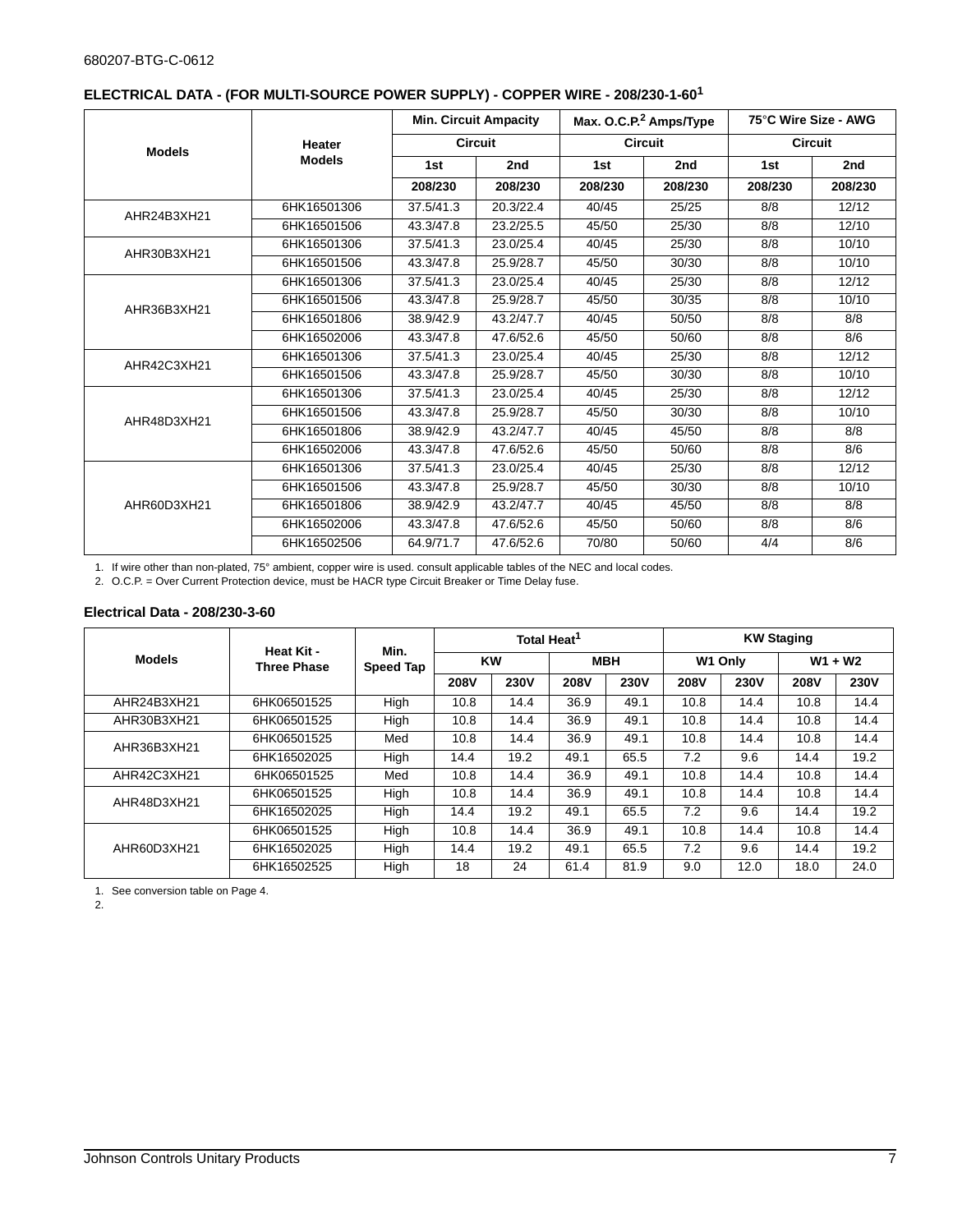#### **Electrical Data - (For Single Source Power Supply) - Copper Wire - 208/230-3-60**

|               |                           | Heater      | <b>Field Wiring</b>          |             |             |                                    |                      |             |  |  |
|---------------|---------------------------|-------------|------------------------------|-------------|-------------|------------------------------------|----------------------|-------------|--|--|
| <b>Models</b> | Heat Kit -<br>Three Phase | Amps        | <b>Min. Circuit Ampacity</b> |             |             | Max. O.C.P. <sup>1</sup> Amps/Type | 75°C Wire Size - AWG |             |  |  |
|               |                           | <b>240V</b> | <b>208V</b>                  | <b>230V</b> | <b>208V</b> | <b>230V</b>                        | <b>208V</b>          | <b>230V</b> |  |  |
| AHR24B3XH21   | 6HK06501525               | 34.6        | 39.1                         | 43.20       | 40          | 45                                 | 8                    | 8           |  |  |
| AHR30B3XH21   | 6HK06501525               | 34.6        | 41.7                         | 46.20       | 45          | 50                                 | 8                    | 8           |  |  |
| AHR36B3XH21   | 6HK06501525               | 34.6        | 41.7                         | 46.20       | 45          | 50                                 | 8                    | 8           |  |  |
|               | 6HK16502025               | 46.2        | 54.3                         | 60.09       | 60          | 70                                 | 6                    | 4           |  |  |
| AHR42C3XH21   | 6HK06501525               | 34.6        | 41.7                         | 46.20       | 45          | 50                                 | 8                    | 8           |  |  |
| AHR48D3XH21   | 6HK06501525               | 34.6        | 41.7                         | 46.20       | 45          | 50                                 | 8                    | 8           |  |  |
|               | 6HK16502025               | 46.2        | 54.3                         | 60.09       | 60          | 70                                 | 6                    | 4           |  |  |
|               | 6HK06501525               | 34.6        | 41.7                         | 46.20       | 45          | 50                                 | 8                    | 8           |  |  |
| AHR60D3XH21   | 6HK16502025               | 46.2        | 54.3                         | 60.09       | 60          | 70                                 | 6                    | 4           |  |  |
|               | 6HK16502525               | 57.7        | 66.8                         | 73.87       | 70          | 80                                 | 4                    | 4           |  |  |

1. O.C.P. = Over Current Protection device, must be HACR type Circuit Breaker or Time Delay fuse.

2. Heaters are 3 Phase.

#### **Electrical Data - (For Multi-Source Power Supply) - Copper Wire - 208/230-3-60**

| <b>Models</b> | Heater<br>Model | <b>Minimum Circuit Ampacity</b> |           |         | Max. O.C.P. <sup>1</sup> Amps/Type | 75°C Wire Size - AWG |                 |  |
|---------------|-----------------|---------------------------------|-----------|---------|------------------------------------|----------------------|-----------------|--|
|               |                 | <b>Circuit</b>                  |           |         |                                    |                      |                 |  |
|               |                 | 1st                             | 2nd       | 1st     | 2nd                                | 1st                  | 2 <sub>nd</sub> |  |
|               |                 | 208/230                         | 208/230   | 208/230 | 208/230                            | 208/230              | 208/230         |  |
| AHR36B3XH21   | 6HK16502025     | 29.3/33.6                       | 25/28.9   | 30/35   | 30/30                              | 10/10                | 10/10           |  |
| AHR48D3XH21   | 6HK16502025     | 29.3/33.6                       | 25/28.9   | 30/35   | 30/30                              | 10/10                | 10/10           |  |
| AHR60D3XH21   | 6HK16502025     | 29.3/33.6                       | 25/28.9   | 30/35   | 30/30                              | 10/10                | 10/10           |  |
|               | 6HK16502525     | 35.5/40.3                       | 31.3/36.1 | 40/45   | 35/40                              | 8/8                  | 10/8            |  |

1. O.C.P. = Over Current Protection device, must be HACR type Circuit Breaker or Time Delay fuse.

## TYPICAL APPLICATIONS



#### ACCESSORIES

Refer to Price Manual for specific model numbers.

**TXV Kits** - TXV kits are available for "Flex-coil" applications and converting R22 to R410A or as a service replacement. All kits are bolt-on and require no brazing to install.

**Electric Heaters -** 6HK models shown under electrical data include sequential operation and temperature dual limit switches for safe, efficient operation. Circuit breakers are provided where shown.

#### LIMITATIONS

These units must be wired and installed in accordance with all national and local safety codes.

Voltage limits are as follows:

| <b>Air Handler</b><br>Voltage | Voltage<br>code | <sup>1</sup> Normal Operating<br><b>Voltage Range</b> |  |  |
|-------------------------------|-----------------|-------------------------------------------------------|--|--|
| 208/230-1-60                  | 06              | 187-253                                               |  |  |
| 220/240-1-50                  | 93              | 198-264                                               |  |  |

1. Rated in accordance with ARI Standard 110, utilization range "A".

Airflow must be within the minimum and maximum limits approved for electric heat, evaporator coils and outdoor units.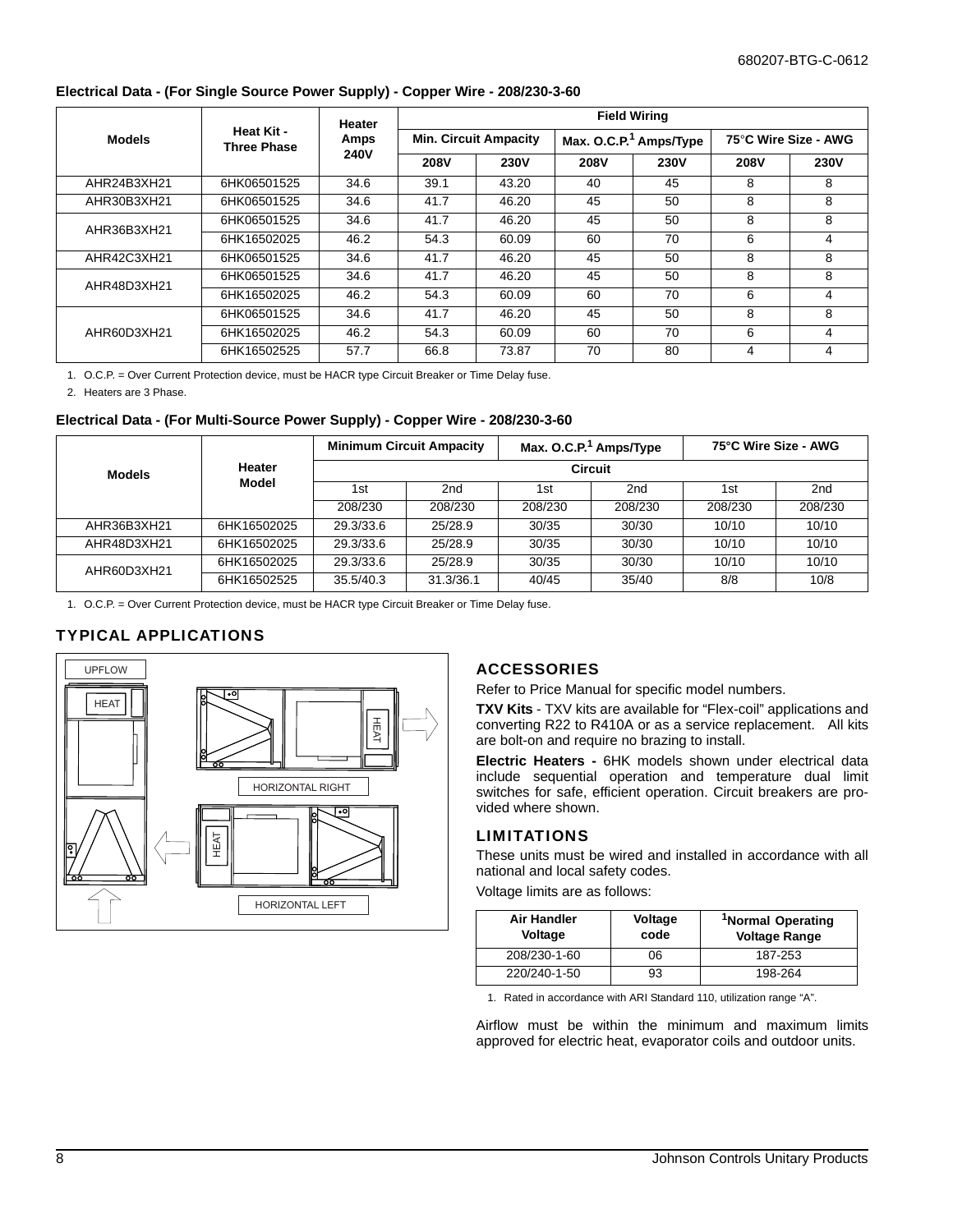# TYPICAL THERMOSTAT CONNECTIONS